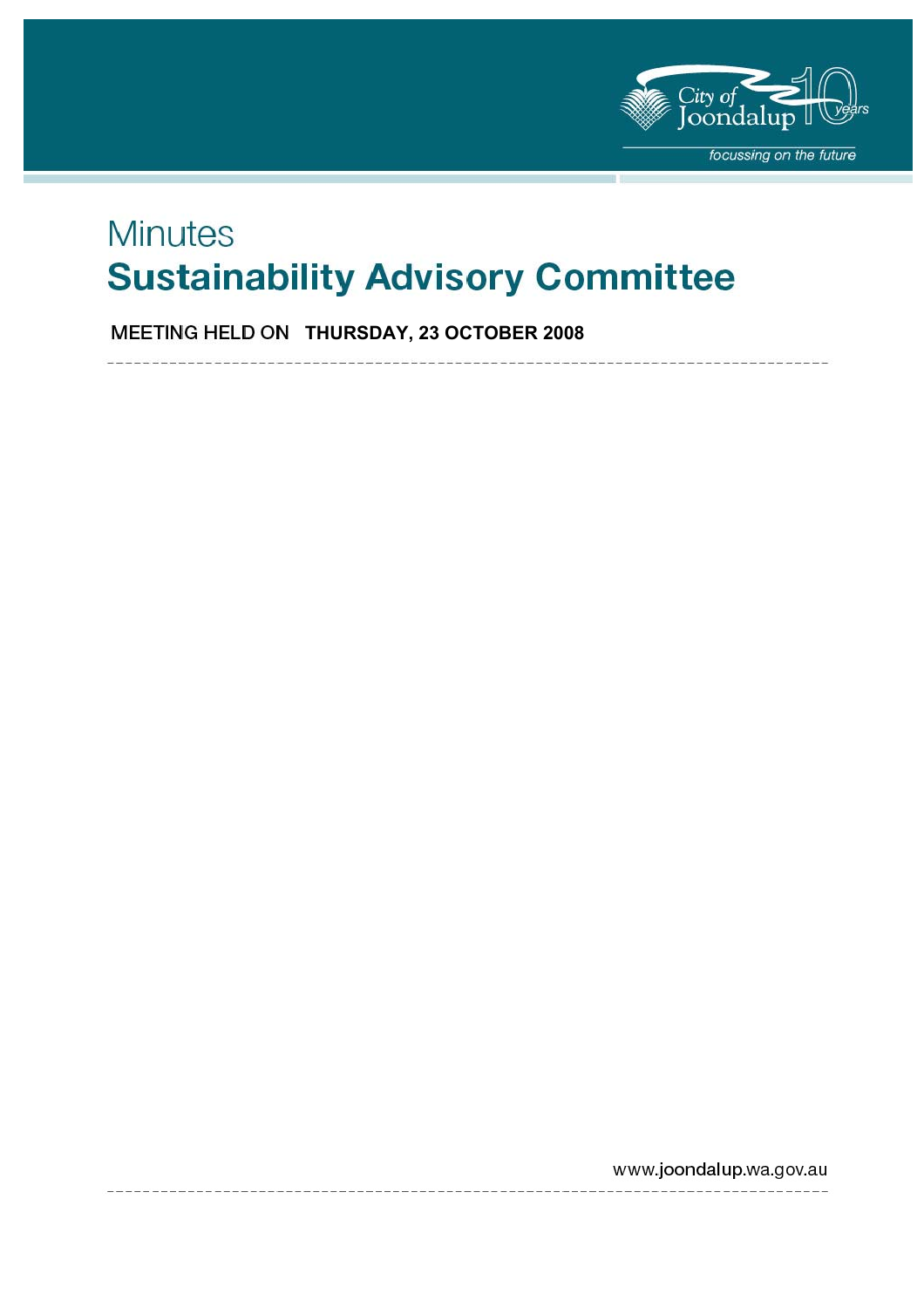# **CITY OF JOONDALUP**

#### **MINUTES OF THE SUSTAINABILITY ADVISORY COMMITTEE MEETING HELD IN CONFERENCE ROOM 2, JOONDALUP CIVIC CENTRE, BOAS AVENUE, JOONDALUP ON THURSDAY, 23 OCTOBER 2008.**

#### **ATTENDANCE**

#### **Committee Members:**

| Cr Brian Corr                      | South-East Ward<br><b>Presiding Person</b>                                           |               |
|------------------------------------|--------------------------------------------------------------------------------------|---------------|
| Mr Steve Magyar                    | <b>Community Representative</b>                                                      | from 1820 hrs |
| Mr Rainer Repke                    | <b>Community Representative</b>                                                      |               |
| Mr Alan Green                      | <b>Community Representative</b>                                                      |               |
| Mr Brett Dorney                    | <b>Community Representative</b>                                                      |               |
| Mr John Chester                    | <b>Community Representative</b>                                                      |               |
| Mr Peter Jacoby                    | <b>Community Representative</b>                                                      |               |
| Officers:                          |                                                                                      |               |
| Mr Ian Cowie                       | Director, Governance & Strategy                                                      |               |
| Ms Rhonda Hardy                    | Manager, Strategic Development                                                       | to 1912 hrs   |
| Mr Mark Tucek<br>Mrs Lesley Taylor | <b>Environmental Development Coordinator</b><br>Administrative Secretary, Governance | to 1912 hrs   |
|                                    | & Marketing                                                                          | to 1912 hrs   |

#### **DECLARATION OF OPENING**

The Presiding Person declared the meeting open at 1815 hrs.

### **APOLOGIES/LEAVE OF ABSENCE**

Apology

| Dr Ute Goeft        | <b>Community Representative</b> |
|---------------------|---------------------------------|
| Cr Albert Jacob, JP | North-Central Ward              |
| Cr Mike Norman      | South-West Ward                 |
| Cr Russ Fishwick    | South Ward                      |

#### **CONFIRMATION OF MINUTES**

#### MINUTES OF THE SUSTAINABILITY ADVISORY COMMITTEE MEETING HELD ON 21 AUGUST 2008

**MOVED Mr Green, SECONDED Mr Repke that the minutes of the meeting of the Sustainability Advisory Committee held on 21 August 2008 be confirmed as a true and correct record.** 

#### The Motion was Put and **CARRIED** (6/0)

**In favour of the Motion:** Cr Corr, Mr Chester, Mr Dorney, Mr Green, Mr Jacoby and Mr Repke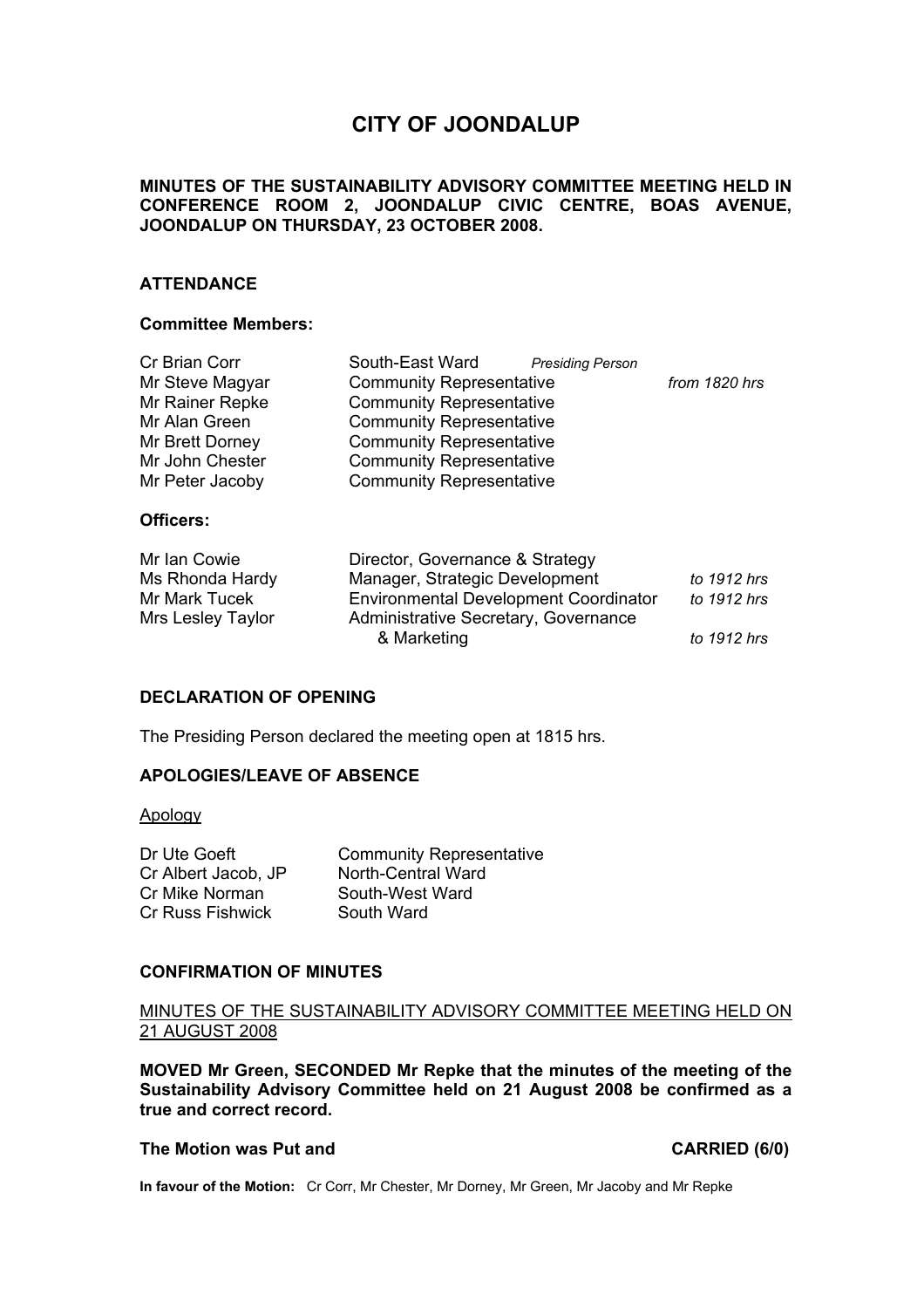### **ANNOUNCEMENTS BY THE PRESIDING PERSON WITHOUT DISCUSSION**

The Presiding Person explained the process of Requests for Reports by members of the Committee.

#### **DECLARATIONS OF INTEREST**

Nil.

### **IDENTIFICATION OF MATTERS FOR WHICH THE MEETING MAY SIT BEHIND CLOSED DOORS**

Nil.

#### **PETITIONS AND DEPUTATIONS**

Nil.

### **REPORTS**

# **ITEM 1 RESIGNATION FROM THE SUSTAINABILITY ADVISORY COMMITTEE - [00906]**

**WARD:** All

**RESPONSIBLE** Mr Ian Cowie **DIRECTOR:** Governance and Strategy

### **PURPOSE/ EXECUTIVE SUMMARY**

To advise of a resignation of a member of the Sustainability Advisory Committee (SAC).

### **BACKGROUND**

Council at its meeting on 20 November 2007 established the SAC with the following Terms of Reference.

- 1. To recommend to the City of Joondalup Council on policy, advice and appropriate courses of action which promote sustainability, which is (1) environmentally responsible, (2) socially sound and (3) economically viable.
- 2. To provide advice to Council on items referred to the committee.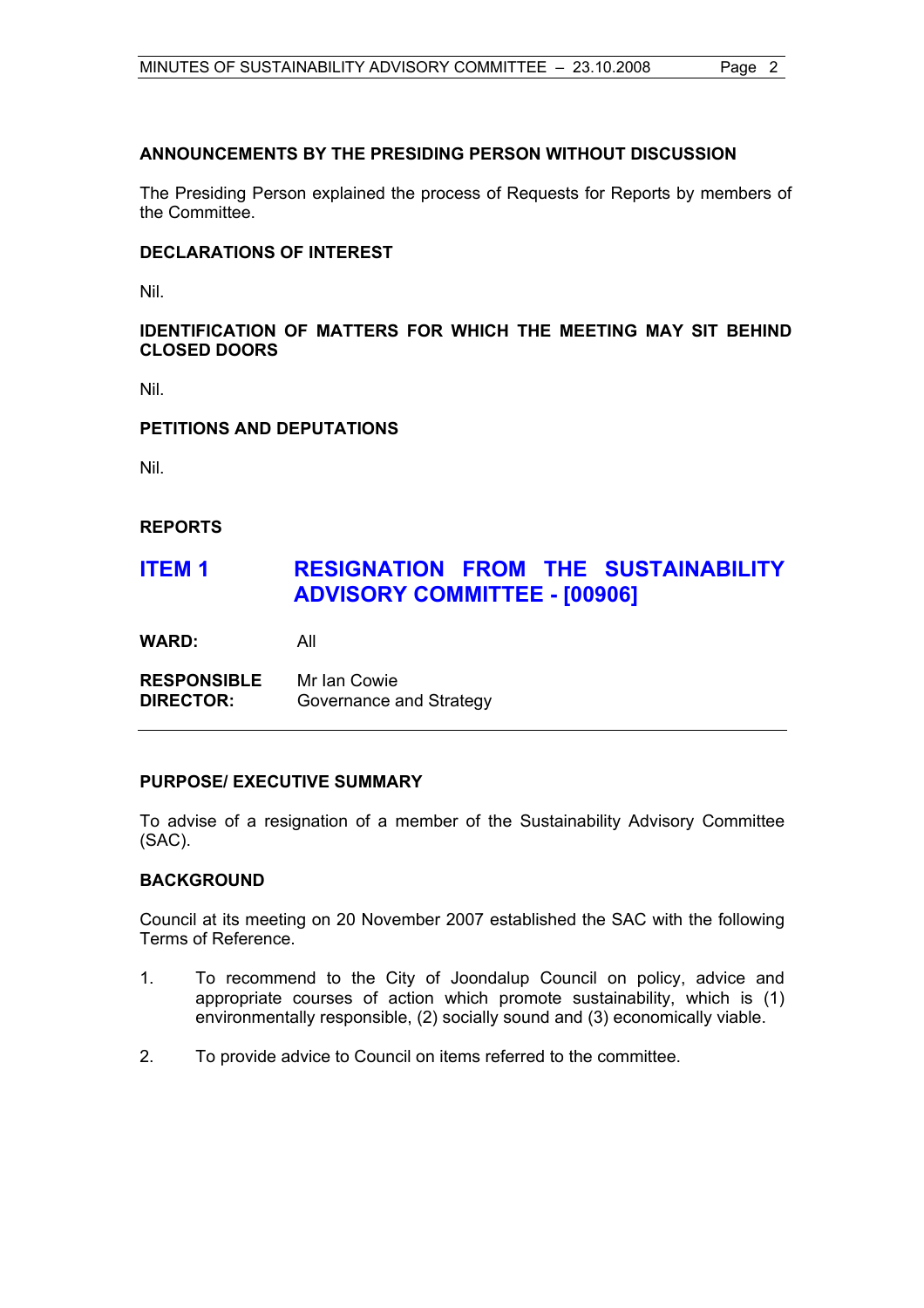#### Membership:

The Committee will consist of the following members, to be determined by the Council:

- Four (4) Elected Members
- Eight (8) Community Representatives

#### Quorum: 6

### **DETAILS**

A resignation from the Committee has been received from Mrs Janina Pezzarini.

With the resignation of Mrs Pezzarini, the Committee membership will now contain one vacant position as follows:

- 1. Cr Brian Corr, Presiding Person
- 2. Cr Mike Norman, Deputy Presiding Person
- 3. Cr Russ Fishwick
- 4. Cr Albert Jacob, JP
- 5. Mr Steve Magyar
- 6. Mr Brett Dorney, Community Representative
- 7. Mr Rainer Repke, Community Representative
- 8. Mr John Chester, Community Representative
- 9. Dr Ute Goeft, Community Representative
- 10. Mr Peter Jacoby, Community Representative
- 11. Mr Alan Green, Community Representative
- 12. Vacant

#### **Issues and options considered:**

The SAC has the following options for addressing the resignation and the vacant position. These are:

- 1. Recommend that Council advertise the vacancy to the broad community for 30 days.
- 2. Recommend to Council individuals who can be approached to become members.
- 3. Request Council to reduce the number of representatives on the SAC from 12 to 11.

#### **Link to Strategic Plan:**

Not Applicable.

#### **Legislation – Statutory Provisions:**

The Local Government Act 1995 includes provisions in relation to the membership of committees and quorums.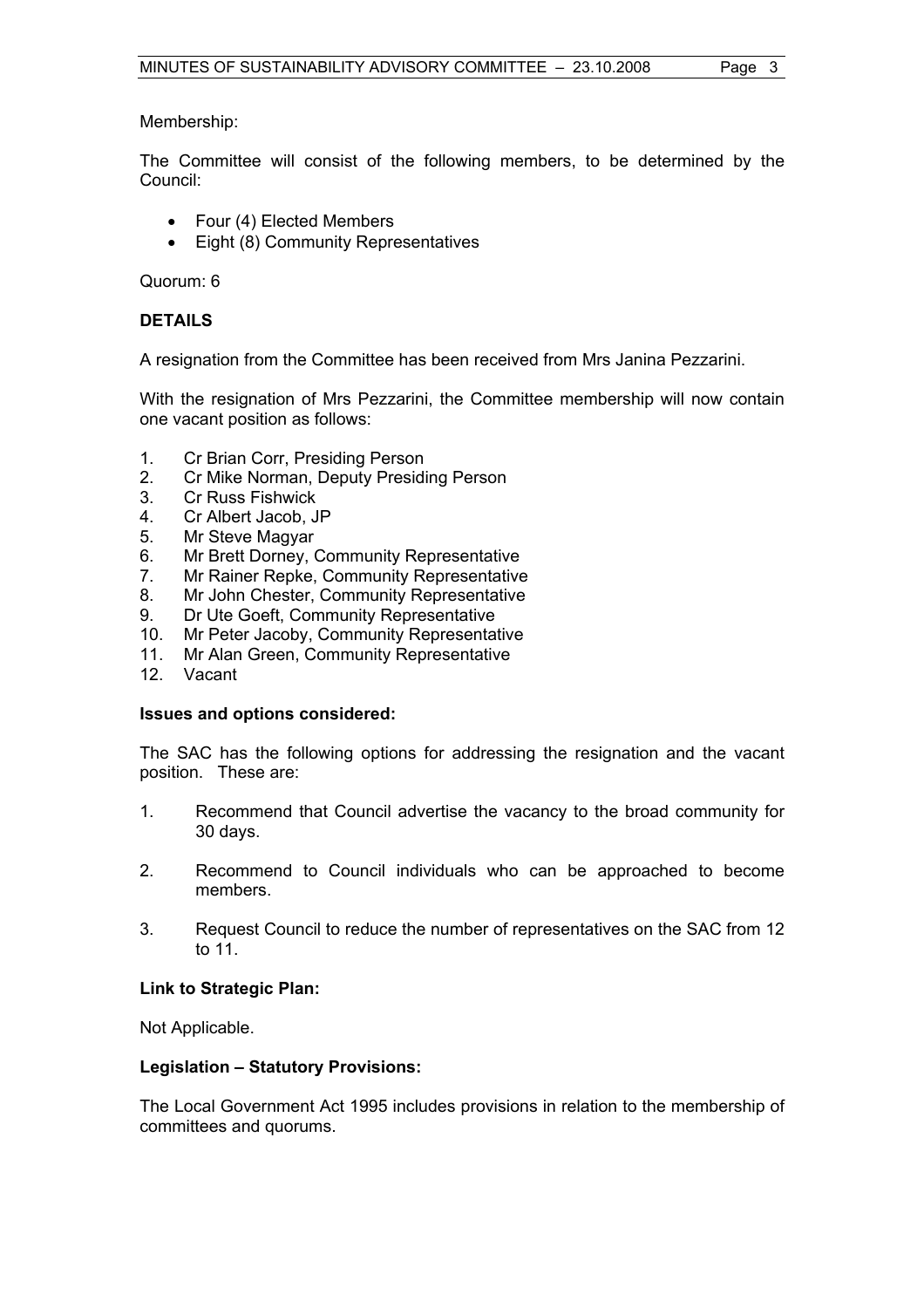#### **Risk Management Considerations:**

Not Applicable.

### **Financial/Budget Implications:**

Not Applicable.

#### **Policy Implications:**

Not Applicable.

#### **Regional Significance:**

Not Applicable.

#### **Sustainability Implications:**

Not Applicable.

#### **Consultation:**

Nil.

#### **COMMENT**

It is recommended that the resignation be accepted and that the membership be reduced from 12 to 11.

### **ATTACHMENTS**

Nil.

### **VOTING REQUIREMENTS**

Simple Majority

*Mr Magyar entered the Room at 1820 hrs.* 

#### **MOVED Mr Dorney, SECONDED Mr Green that the Sustainability Advisory Committee RECOMMENDS that Council:**

- **1 ACCEPTS the resignation of Ms Janina Pezzarini;**
- **2 REDUCES the membership of the Committee from 12 to 11 members.**

Discussion ensued.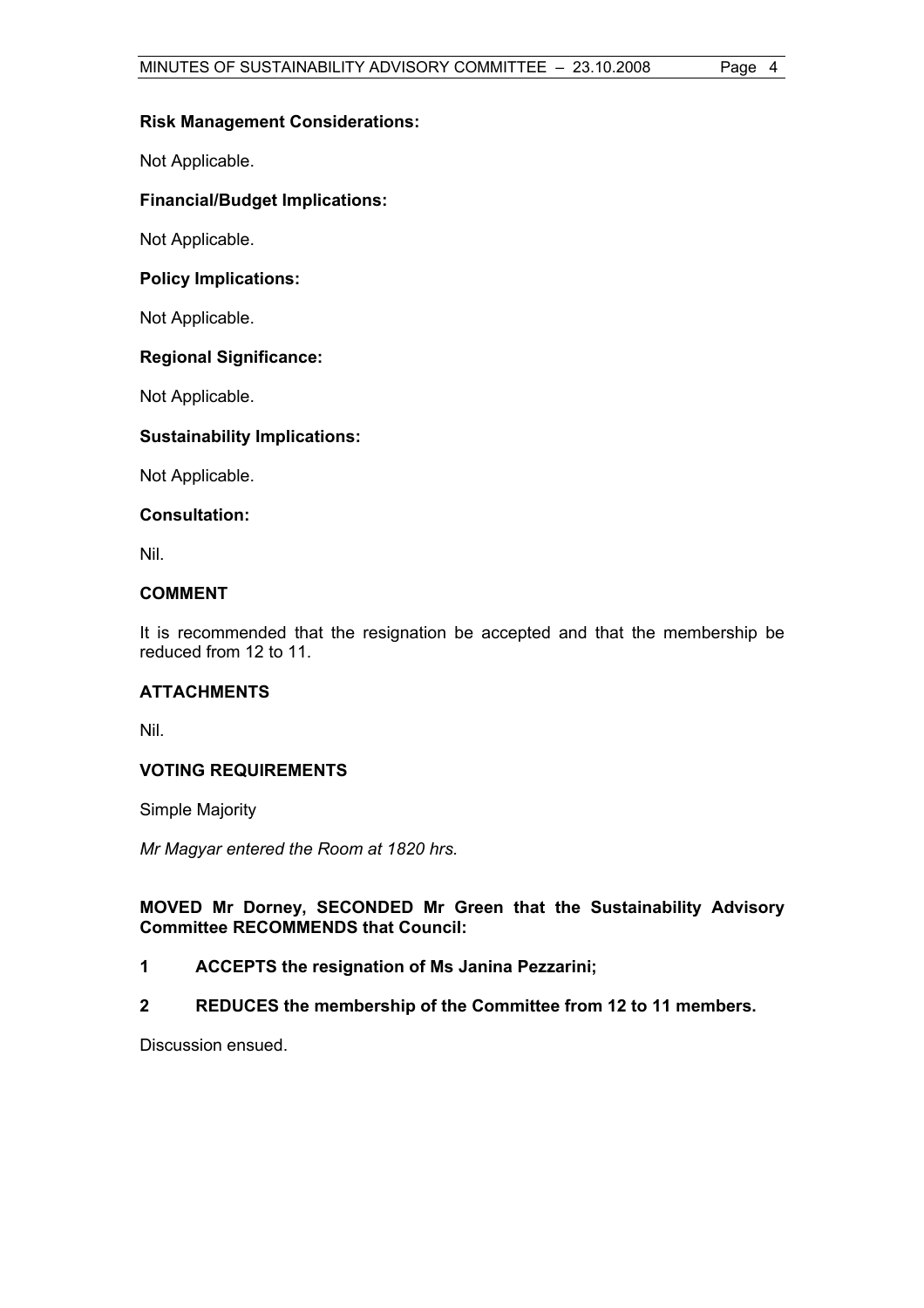#### **AMENDMENT MOVED Mr Chester, SECONDED Mr Jacoby that:**

- **1 Point 2 be deleted;**
- **2 a new Point 2 be added to read:**

*"NOMINATES Mr John Rule as the replacement member on the Sustainability Advisory Committee."* 

Discussion ensued.

#### **The Amendment was Put and CARRIED (7/0) CARRIED** (7/0)

**In favour of the Amendment:** Cr Corr, Mr Chester, Mr Dorney, Mr Green, Mr Jacoby, Mr Magyar and Mr Repke

**The Original Motion as amended, being:** 

**That the Sustainability Advisory Committee RECOMMENDS that Council:** 

- **1 ACCEPTS the resignation of Ms Janina Pezzarini;**
- **2 NOMINATES Mr John Rule as the replacement member on the Sustainability Advisory Committee.**

#### **was Put and was Put and CARRIED** (7/0)

**In favour of the Motion:** Cr Corr, Mr Chester, Mr Dorney, Mr Green, Mr Jacoby, Mr Magyar and Mr Repke

# **ITEM 2 FLOODLIGHTING AT SPORTS VENUES – [61618]**

**WARD:** All

**RESPONSIBLE** Mr Ian Cowie **DIRECTOR:** Governance and Strategy

#### **PURPOSE/ EXECUTIVE SUMMARY**

The purpose of this report is to provide an overview in relation to the management of floodlighting in City of Joondalup parks and sporting facilities.

#### **BACKGROUND**

At the Sustainability Advisory Committee Meeting on 19 June 2008, a request was made for a report on how the City's floodlighting on its parks and sporting facilities is currently managed.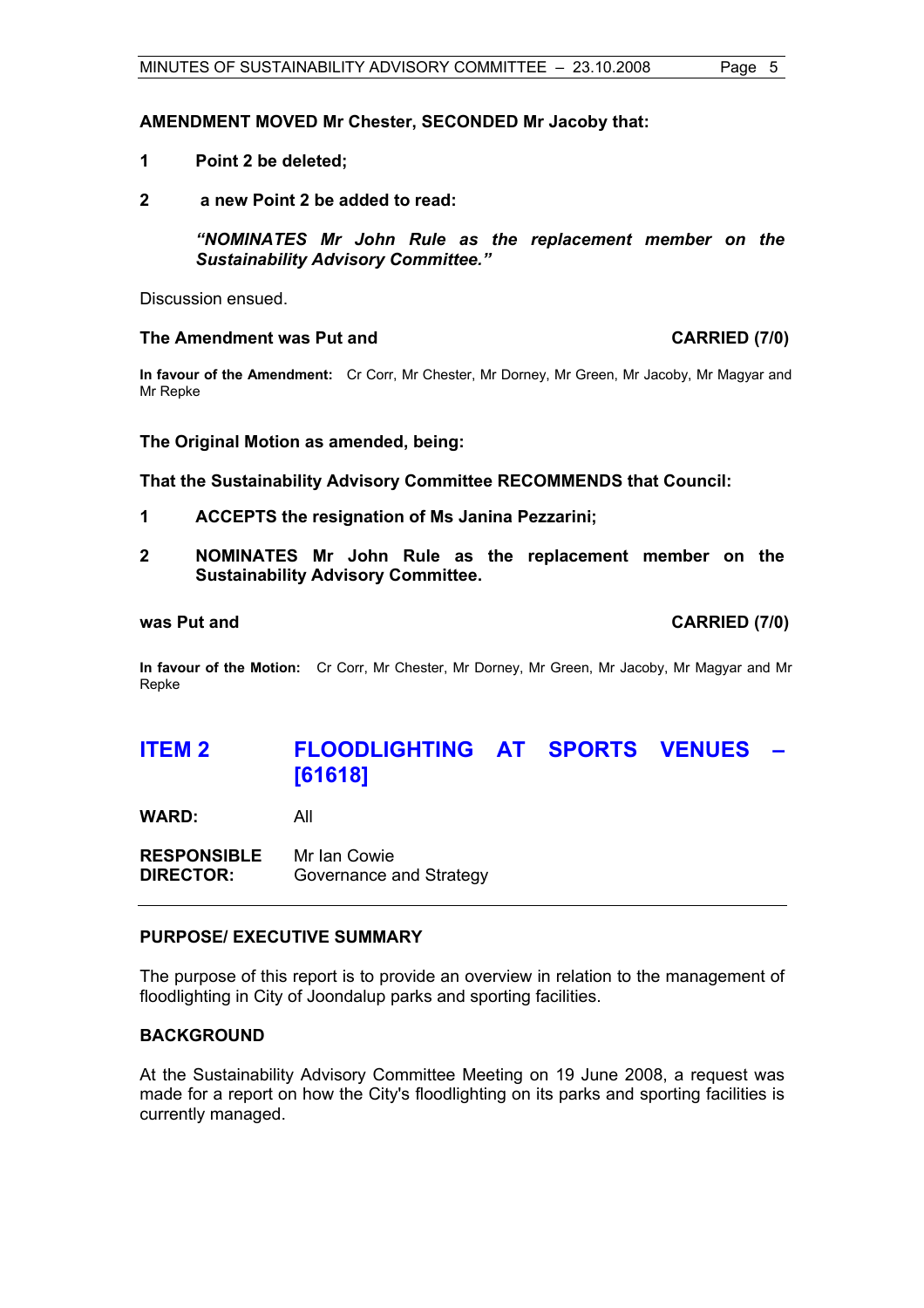Council at its meeting held on 5 August 2008 (CJ149-08/08 refers) resolved inter alia to:

*"REQUEST a report be presented to Council on how floodlighting is managed at the City's parks and sporting facilities"* 

#### **DETAILS**

At its meeting held on 2 September 2008, Council was presented with the report CJ175-09/08 Floodlighting at Sports Venues and resolved to:

- *1 NOTE the information on floodlighting contained in Report CJ175-09/08 and in particular, that:* 
	- *floodlights are switched on in response to booking requests;*
	- *floodlights are switched off 30 minutes after training times conclude;*
	- *clubs contribute to the cost of floodlighting through their hire fees;*
- *2 NOTE that the Clubs in Focus program will continue to educate club officials about the need for, and benefit of, reducing floodlighting times and energy consumption at sporting facilities;*
- *3 REFER Report CJ175-09/08 to the Sustainability Advisory Committee for its information and advice.*

This report relates specifically to part 3 of Council's resolution.

#### **ATTACHMENTS**

Attachment 1 CJ175-09/08 Floodlighting at Sports Venues

#### **VOTING REQUIREMENTS**

Simple Majority

**MOVED Mr Magyar, SECONDED Mr Green that the Sustainability Advisory Committee SUPPORTS the decisions made by Council namely:** 

- **1 NOTES the information on floodlighting contained in Report CJ175-09/08 forming Attachment 1 to this Report and in particular, that:** 
	- o **floodlights are switched on in response to booking requests;**
	- o **floodlights are switched off 30 minutes after training times conclude;**
	- o **clubs contribute to the cost of floodlighting through their hire fees;**
- **2 NOTES that the Clubs in Focus program will continue to educate club officials about the need for, and benefit of, reducing floodlighting times and energy consumption at sporting facilities.**

Discussion ensued.

**The Motion was Put and CARRIED (7/0) CARRIED (7/0)**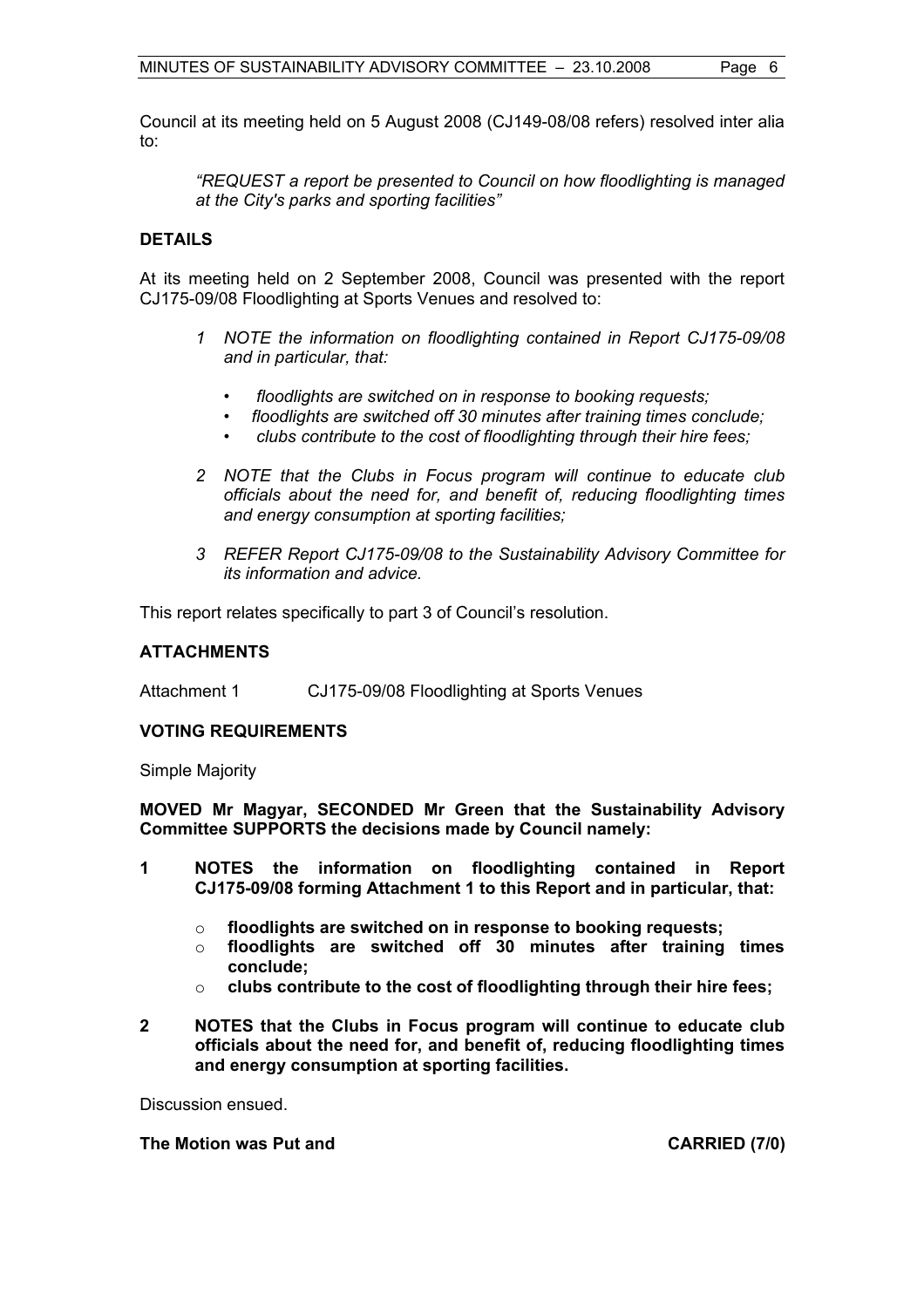**In favour of the Motion:** Cr Corr, Mr Chester, Mr Dorney, Mr Green, Mr Jacoby, Mr Magyar and Mr Repke

*Appendix 1 refers* 

## **ITEM 3 TIMING OF STREETLIGHTING OPERATIONS WITHIN THE CITY OF JOONDALUP – [59091]**

**WARD:** All

**RESPONSIBLE** Mr Ian Cowie **DIRECTOR:** Governance and Strategy

#### **PURPOSE/ EXECUTIVE SUMMARY**

The purpose of this report is to provide an overview in relation to the feasibility of turning street lighting off during the night to decrease the amount of energy used and greenhouse gas emitted.

#### **BACKGROUND**

At the Sustainability Advisory Committee meeting held on 19 June 2008 a report was presented on Energy Efficient Street Lighting. As a result a motion was passed requesting Council to:

- *(1) Work through the West Australian Local Government Association to improve Western Power's level of service for street lighting provided to local governments;*
- *(2) Seek the support of local State Parliamentarians to assist local governments to reduce the burden on ratepayers and avoidable greenhouse gas emissions caused by Western Power's use of outdated street lighting technology;*
- *(3) In light of the need to reduce greenhouse gas emissions, consider the length of time that street lighting is used within the City.*

Council at its meeting held on 5 August 2008 considered the report *"Energy Efficient Street Lighting Recommendations from the Sustainability Advisory Committee (CJ152-08/08 refers)* and resolved to:

- *1 NOTE that the current type of street lighting provided by Western Power to the City of Joondalup is outdated which burdens ratepayers with extra operating costs and avoidable greenhouse gas emissions;*
- *2 WRITE to the Western Australian Local Government Association in support of energy efficient street lighting again;*
- *3 WRITE to local State Parliamentarians in relation to Western Power's use of outdated street lighting technology and seeking their support for newer energy efficient technologies;*
- *4 SEEK a report on the advantages and disadvantages of reducing the time for which street lighting operates within the City.*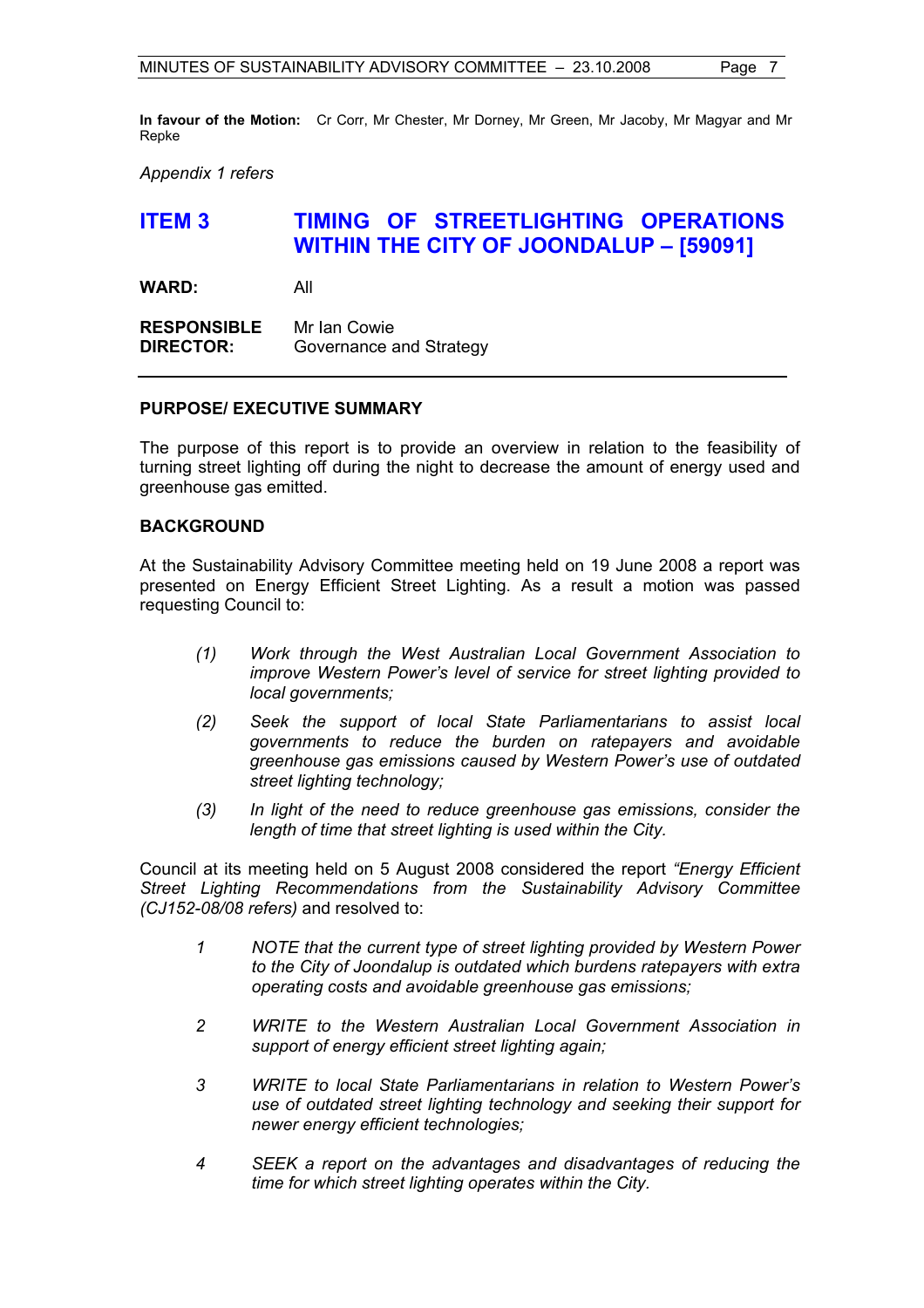#### **DETAILS**

At its meeting held on 30 September 2008 Council was presented with the report CJ197-09/08 Timing of Street Lighting Operations within the City of Joondalup and resolved to:

"*REFER this report to the Sustainability Advisory Committee for its information and advice".* 

#### **ATTACHMENTS**

Attachment 1 CJ197-09/08 - Timing of Street Lighting Operations within the City of Joondalup

#### **VOTING REQUIREMENTS**

Simple Majority

**OFFICER'S RECOMMENDATION:** That the Sustainability Advisory Committee RECEIVES Report CJ197-09/08 -Timing of Street Lighting Operations within the City of Joondalup forming Attachment 1 to this Report and provides advice to Council on its subject matter.

**MOVED Mr Magyar, SECONDED Mr Green that the Sustainability Advisory Committee:** 

- **1 RECEIVES Report CJ197-09/08 Timing of Street Lighting Operations within the City of Joondalup forming Attachment 1 to this Report;**
- **2 ADVISES the Council that LED lighting technology is advancing rapidly and REQUESTS Council to liaise with the Western Australian Local Government Association and Western Power to trial LED street lighting within the City of Joondalup when suitable technology is available.**

Discussion ensued.

#### **The Motion was Put and CARRIED (7/0) CARRIED (7/0)**

**In favour of the Motion:** Cr Corr, Mr Chester, Mr Dorney, Mr Green, Mr Jacoby, Mr Magyar and Mr Repke

*Appendix 2 refers*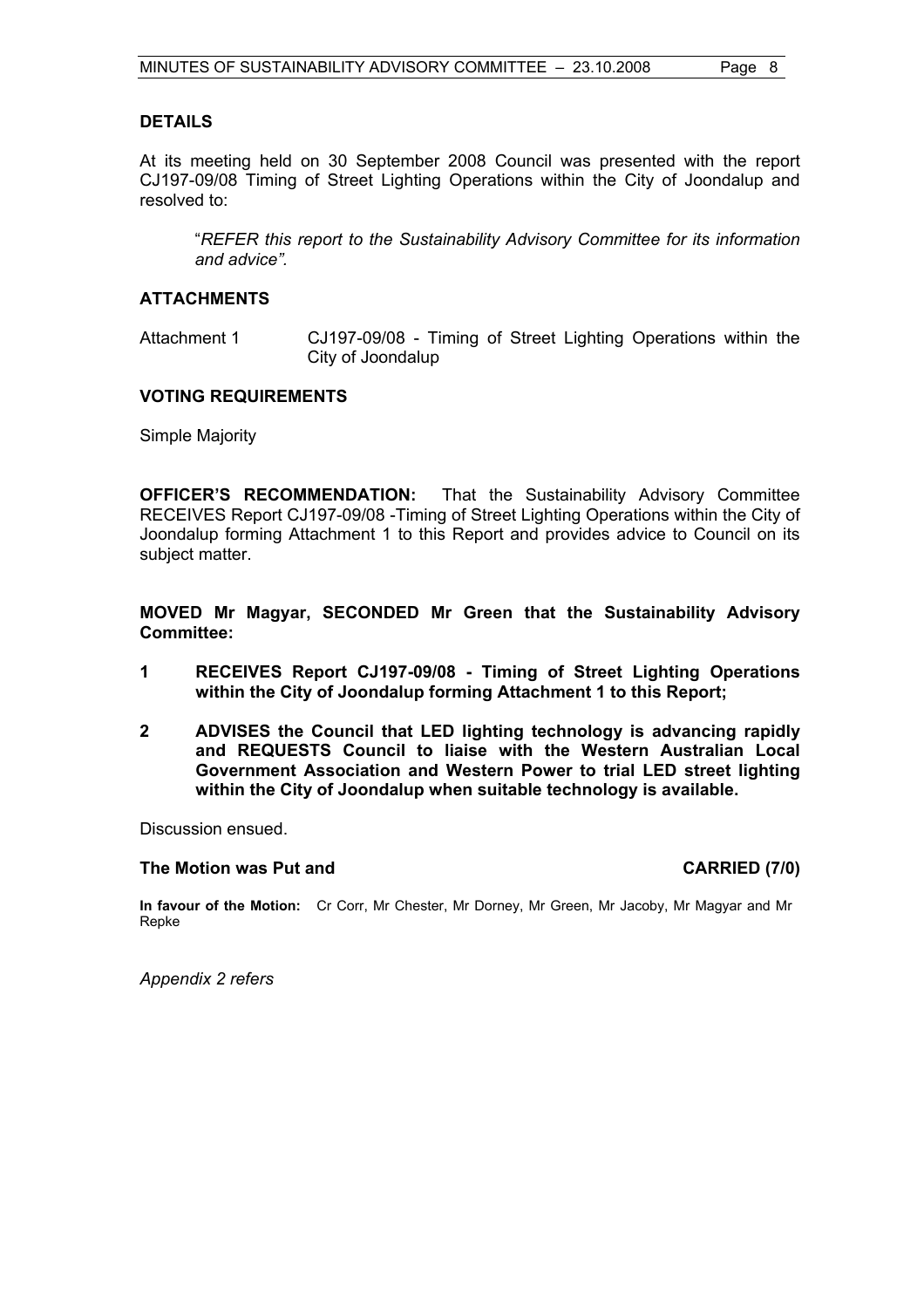# **ITEM 4 STORMWATER OUTFALLS AND SEPTIC TANKS WITHIN THE CITY OF JOONDALUP – [34958]**

**WARD:** All

**RESPONSIBLE** Mr Ian Cowie **DIRECTOR:** Governance and Strategy

#### **PURPOSE/ EXECUTIVE SUMMARY**

The purpose of this report is to provide an overview in relation to storm water outfalls and septic tank outputs along the coastal strip of the City and adjacent to Yellagonga Regional Park.

### **BACKGROUND**

At the Sustainability Advisory Committee (SAC) meeting held on 17 April 2008 it was requested that a report be provided on "*the City's current initiatives and progress in relation to stormwater quality and storm water outfalls along the City of Joondalup coastline*".

A report on this matter was presented to the SAC at its meeting held on 19 June 2008 and the Committee resolved as follows:

*"REFER the item back to its next meeting subject to the provision of further information concerning the Sorrento Beach project."* 

Council at its meeting held on 5 August 2008 *(CJ149-08/08 refers)* resolved inter alia to:

*"REQUEST a report be presented to Council in relation to storm water outfalls and septic tank outputs along the coastal strip of the City and adjacent to Yellagonga Regional Park"* 

#### **DETAILS**

At its meeting held on 2 September 2008 Council was presented with the Report CJ177-09/08 Storm water Outfalls and Septic Tanks and resolved to:

- *1 NOTE:* 
	- *(a) the progress that has occurred with addressing storm water outfalls in the Yellagonga Regional Park;*
	- *(b) the progress that has occurred with addressing storm water outfalls along the coast;*
	- *(c) the significant costs associated with upgrading storm water outfalls and converting septic tanks to deep sewage;*
	- *(d) that the quality of water in the City's coastal areas according to Health Department testing is not being adversely affected by Septic Tanks;*
	- *(e) that the Water Corporation has completed its sewage infill program in the coastal areas of Joondalup;*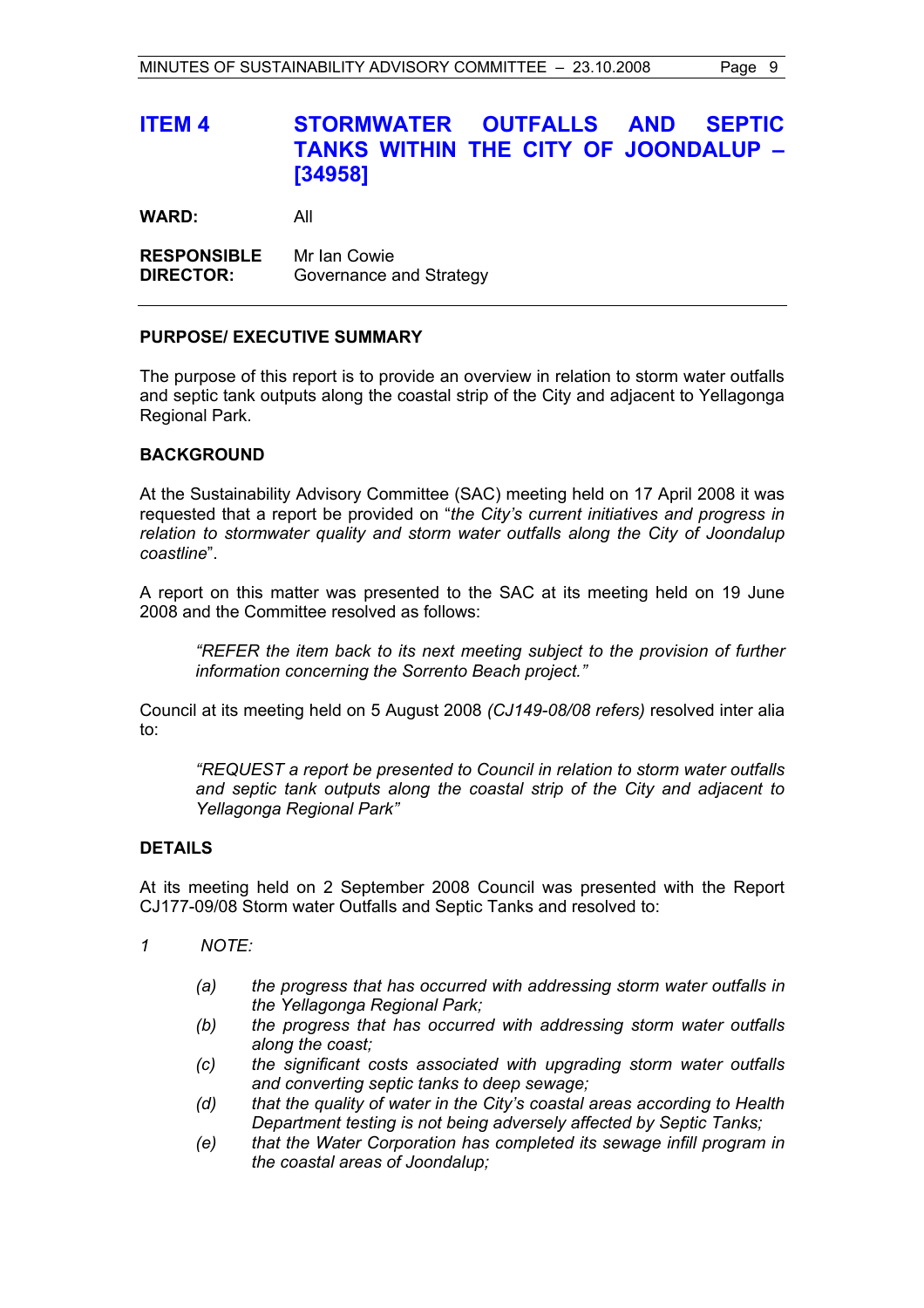- *2 REQUEST that the City again write to the Water Corporation to encourage them to progress the Infill Sewage Program in Kingsley;*
- *3 REQUEST that the City examines the cost of connecting the septic tanks at the surf life saving clubs and other smaller installations along the coast, and determine if there are potentially any grants available that could largely cover the associated costs;*
- *4 SEEK external funding opportunities to address all storm water outfalls and septic tanks identified within the City's plans;*
- *5 REFER Report CJ177-09/08 to the Sustainability Advisory Committee for its information and advice;*
- *6 SEEK advice from the Swan Catchment Council on its future plans in relation to storm water outfalls and septic tanks.*

This report specifically addresses part 5 of the resolution.

#### **ATTACHMENTS**

Attachment 1 CJ177-09/08 - Storm water Outfalls and Septic Tanks

### **VOTING REQUIREMENTS**

Simple Majority

**MOVED Mr Chester, SECONDED Mr Jacoby that the Sustainability Advisory Committee:** 

- **1 NOTES Report CJ177-09/08 Storm water Outfalls and Septic Tanks forming Attachment 1 to this Report;**
- **2 NOTES the decisions made by Council namely;** 
	- **(a) NOTES:** 
		- **(i) the progress that has occurred with addressing storm water outfalls in the Yellagonga Regional Park;**
		- **(ii) the progress that has occurred with addressing storm water outfalls along the coast;**
		- **(iii) the significant costs associated with upgrading storm water outfalls and converting septic tanks to deep sewage;**
		- **(iv) the quality of water in the City's coastal areas according to the Department of Health's testing is not being adversely affected by septic tanks;**
		- **(v) the Water Corporation has completed its sewage infill program in the coastal areas of Joondalup;**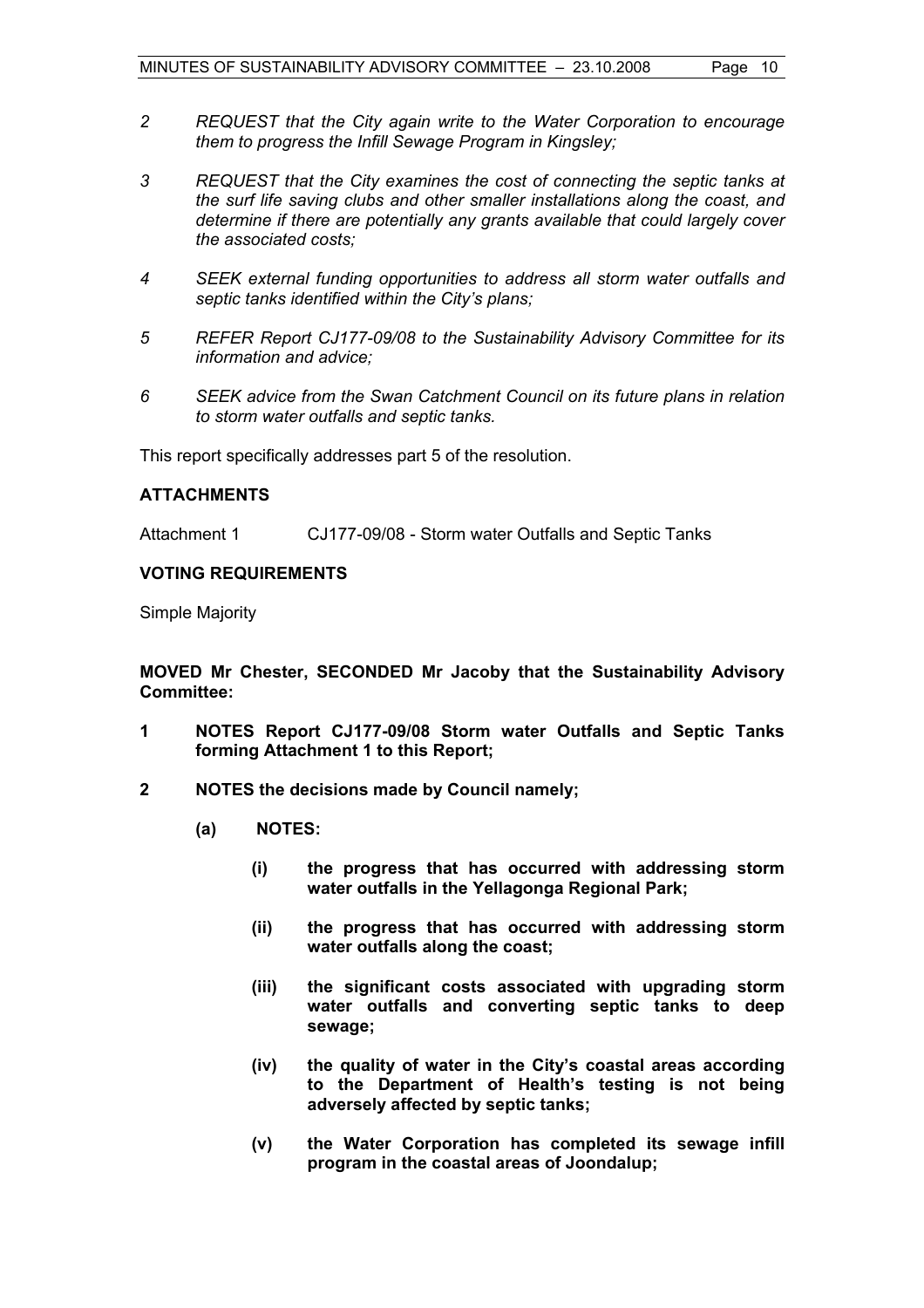- **(b) NOTES that the City is writing again to the Water Corporation to encourage it to progress the Infill Sewage Program in Kingsley;**
- **(c) NOTES that the City is examining the cost of connecting the septic tanks at the surf life saving clubs and other smaller installations along the coast, and determining if there are potentially any grants available that could largely cover the associated costs;**
- **(d) NOTES that the City is seeking external funding opportunities to address all storm water outfalls and septic tanks identified within the City's plans;**
- **(e) NOTES that the City is seeking advice from the Swan Catchment Council on its future plans in relation to storm water outfalls and septic tanks***.*

Discussion ensued.

#### The Motion was Put and **CARRIED** (7/0)

**In favour of the Motion:** Cr Corr, Mr Chester, Mr Dorney, Mr Green, Mr Jacoby, Mr Magyar and Mr Repke

*Appendix 3 refers* 

The Late Report in relation to proposed meeting for dates for 2009 was considered at this point.

# **ITEM 6 SUSTAINABILITY ADVISORY COMMITTEE - PROPOSED MEETING DATES FOR 2009 - [00906]**

**WARD:** All

**RESPONSIBLE** Mr Ian Cowie **DIRECTOR:** Governance and Strategy

### **PURPOSE / EXECUTIVE SUMMARY**

The purpose of this report is for the Sustainability Advisory Committee (SAC) to set meeting dates for 2009.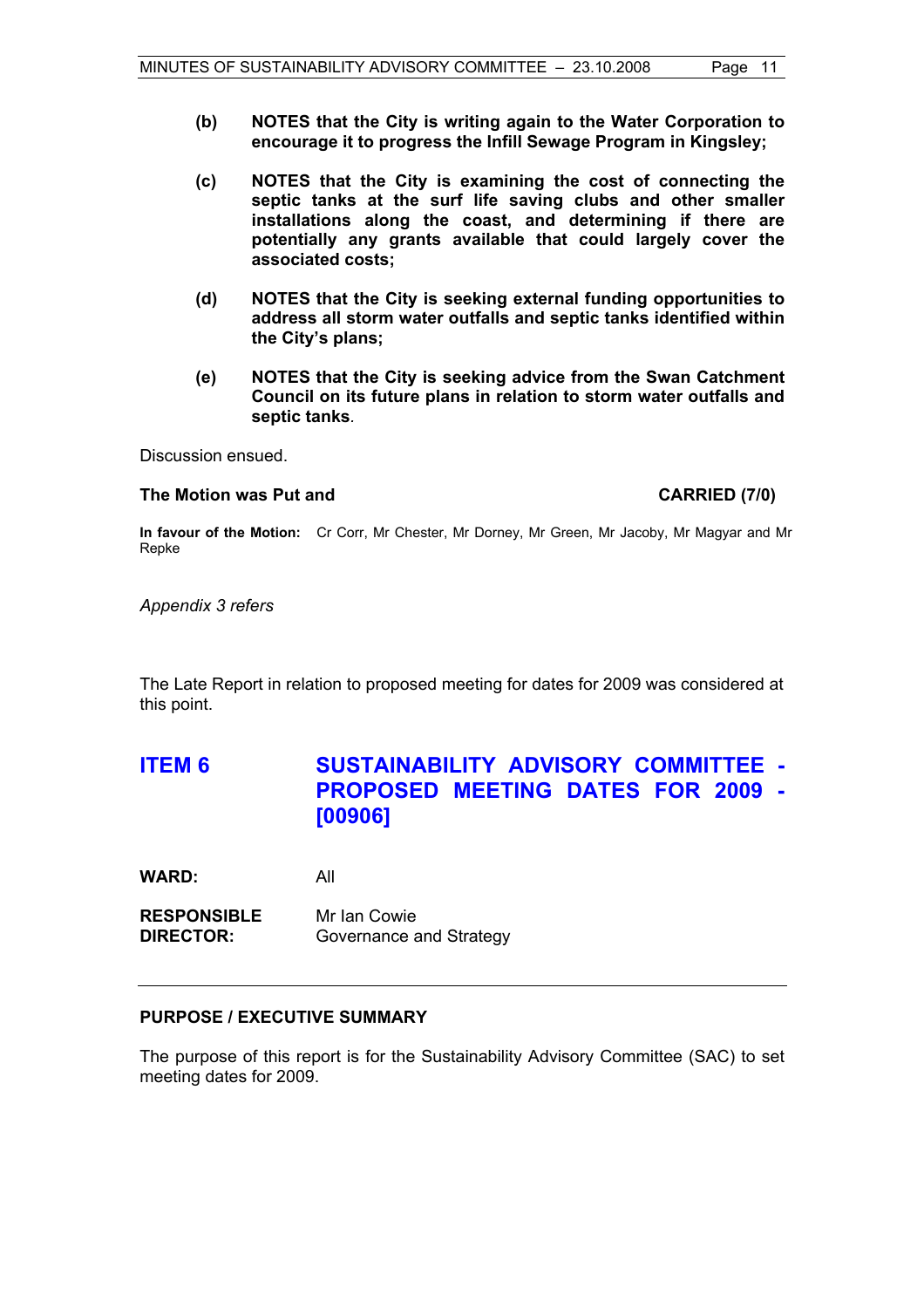#### **BACKGROUND**

At its meeting on 20 November Council 2007 Council agreed to:

*"ESTABLISH the Sustainability Advisory Committee to:* 

- *recommend to the City of Joondalup Council on policy, advice and appropriate courses of action which promote sustainability, which is (1) environmentally responsible, (2) socially sound and (3) economically viable.*
- *provide advice to Council on items referred to the committee".*

*"AMEND the Terms of Reference for the Conservation Advisory Committee, Seniors Interests Advisory Committee and Sustainability Advisory Committee to include that ordinary meetings shall generally be held on a bimonthly basis, however special meetings may be convened in accordance with the City's Standing Orders Local Law".* 

#### **DETAILS**

SAC Meetings are generally proposed to be held every two months in accordance with Council's decision on a Thursday evening commencing 6pm. Meetings will be held in the City of Joondalup Civic Centre Conference Rooms.

The proposed meeting schedule is until the 2009 Election. The Local Government Act specifies that all Committees of the Council are disbanded on the Ordinary Election Date.

Proposed dates are as follows:

- Thursday, 19 February 2009
- Thursday, 16 April 2009
- Thursday, 18 June 2009
- Thursday, 20 August 2009

#### **Link to Strategic Plan:**

Objective:

2.2 To engage proactively with the community and other relevant organisations in the preservation of the City's natural environmental assets.

Strategies:

2.2.3 The City undertakes actions to protect and rehabilitate its natural bushland coastal environment and works closely with Friends and local environmental groups to achieve these outcomes.

Outcome:

The City establishes new, or maintains existing networks and partnerships in relation to the preservation of its natural environmental assets.

#### **Legislation – Statutory Provisions:**

Not Applicable.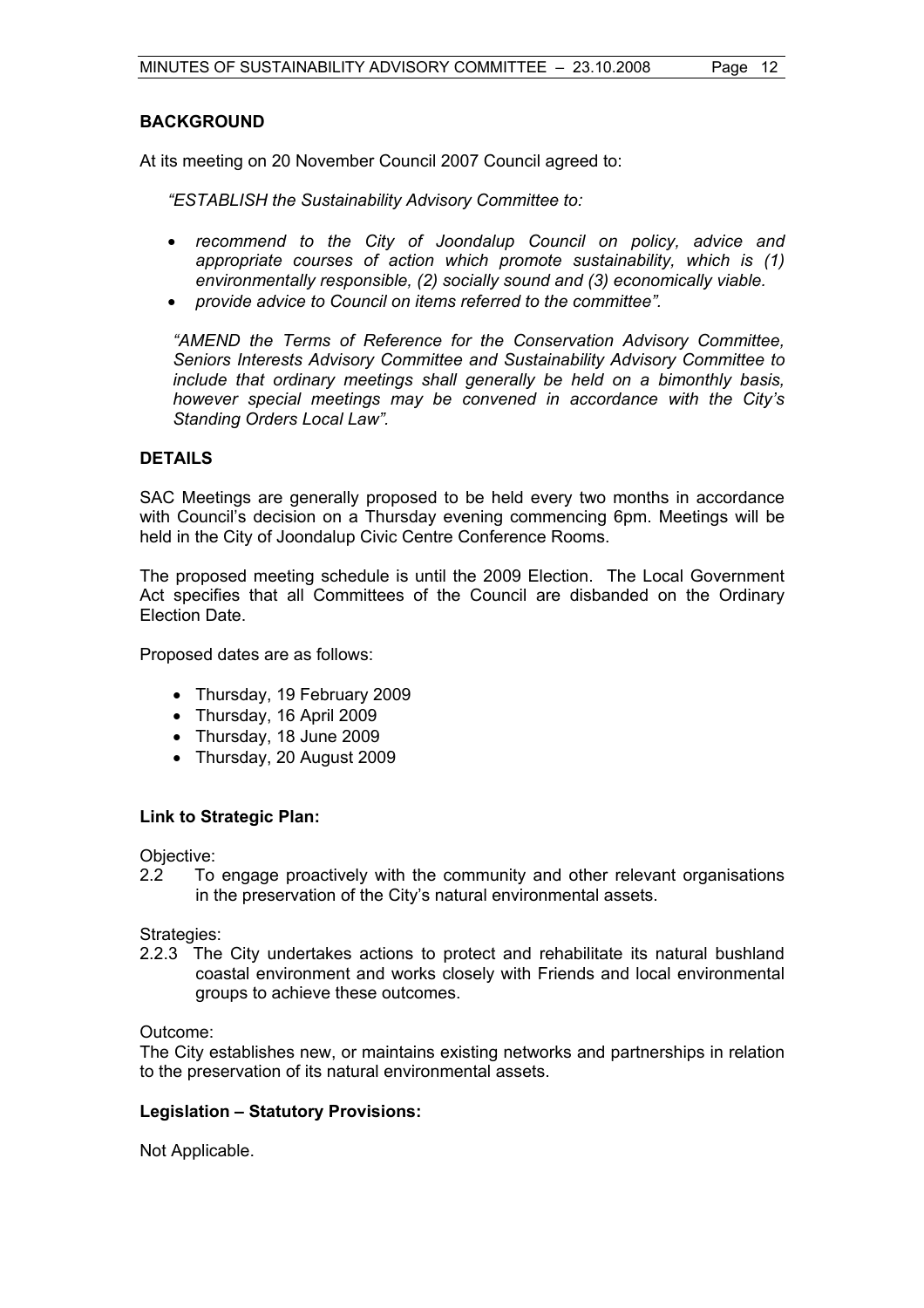#### **Risk Management considerations:**

Not Applicable.

### **Financial/Budget Implications:**

Not Applicable.

#### **Policy Implications:**

Not Applicable.

#### **Regional Significance:**

Not Applicable.

#### **Sustainability implications:**

The SAC will address and discuss sustainability issues at their bi-monthly meetings.

### **Consultation:**

Not Applicable.

#### **COMMENT**

Nil.

### **ATTACHMENTS**

Nil.

### **VOTING REQUIREMENTS**

Simple Majority

**MOVED Mr Dorney, SECONDED Mr Green that the Sustainability Advisory Committee SETS the following 2009 meeting dates to be held at 6.00 pm in the Joondalup Civic Centre, Boas Avenue, Joondalup:** 

> **Thursday, 19 February 2009 Thursday, 16 April 2009 Thursday, 18 June 2009 Thursday, 20 August 2009**

Discussion ensued.

**AMENDMENT MOVED Mr Magyar, SECONDED Mr Chester that the Sustainability Advisory Committee HOLDS workshops as required to deal with the complexities of sustainability.** 

The Amendment was Put and **CARRIED** (6 /1)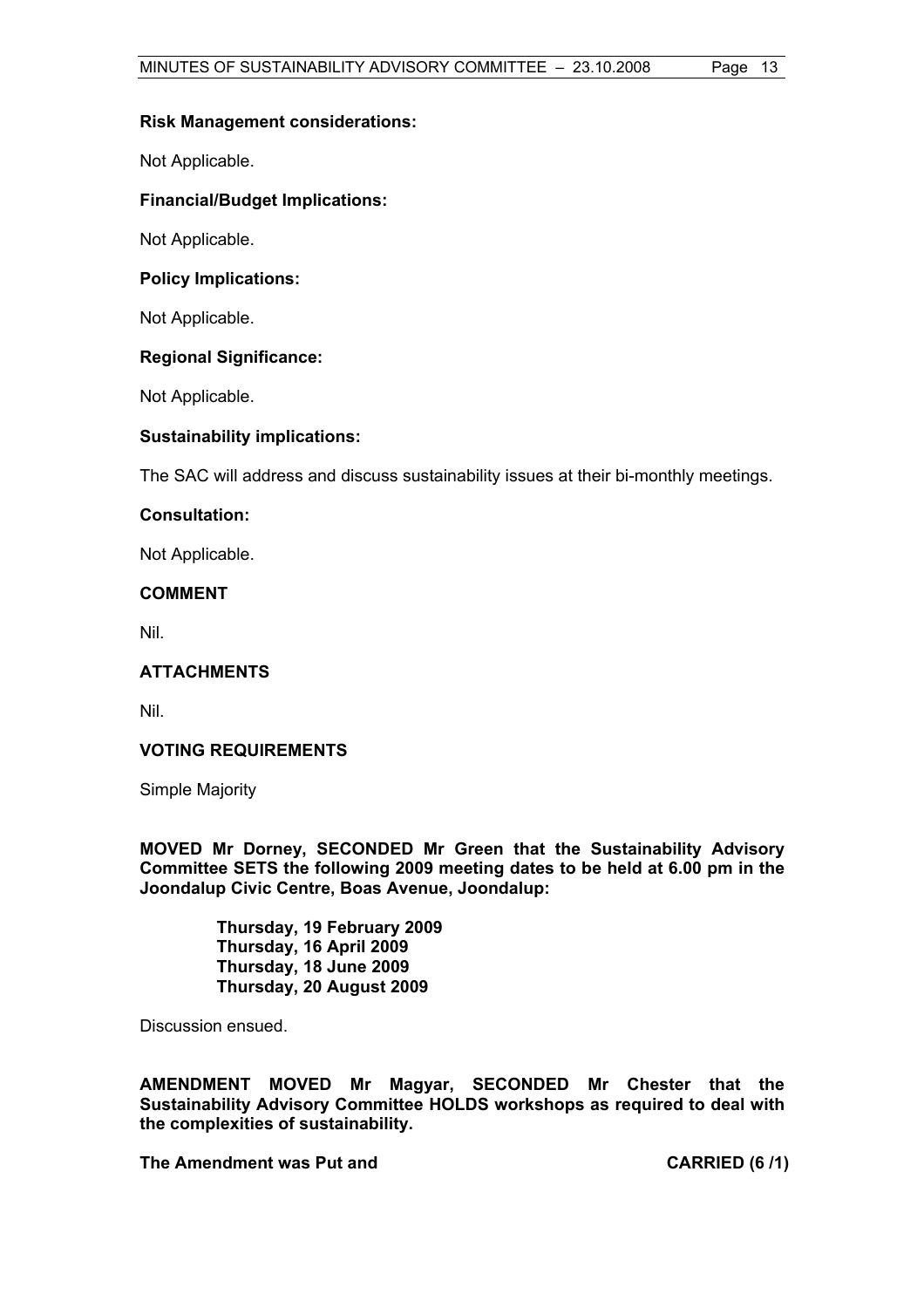**In favour of the Amendment:** Cr Corr, Mr Chester, Mr Dorney, Mr Jacoby, Mr Magyar and Mr Repke **Against the Amendment:** Mr Green

#### **The Original Motion as amended, being:**

**That the Sustainability Advisory Committee:** 

**1 SETS the following 2009 meeting dates to be held at 6.00 pm in the Joondalup Civic Centre, Boas Avenue, Joondalup:** 

> **Thursday, 19 February 2009 Thursday, 16 April 2009 Thursday, 18 June 2009 Thursday, 20 August 2009**

**2 HOLDS workshops as required to deal with the complexities of sustainability.** 

#### **was Put and CARRIED (7/0) CARRIED (7/0)**

**In favour of the Motion:** Cr Corr, Mr Chester, Mr Dorney, Mr Green, Mr Jacoby, Mr Magyar and Mr Repke

#### **MOTIONS OF WHICH PREVIOUS NOTICE HAS BEEN GIVEN**

#### **NOTICE OF MOTION – MR STEVE MAGYAR – HOLDING OF SUSTAINABILITY WORKSHOPS - [00906]**

In accordance with Clause 26 of Standing Orders Local Law 2005, Mr Steve Magyar has given notice of his intention to move the following motion at the Sustainability Advisory Committee meeting to be held on Tuesday, 19 February 2009:

*"That the Sustainability Advisory Committee, in accordance with Council's resolution of 30 September 2008, Item CJ198-09/08, that "Council requests that proposals for workshops be presented to Council in the first instance to determine whether a workshop should be held", hereby submitted the following reports and references and documents for Council's determination of the suitability of the documents for a Sustainability Advisory Committee workshop:* 

- *1 "Sustainability Reporting Guidelines, Version 3.0" Global Reporting Initiative;*
- *2 "Standards and Practices for Forecasting", J. Scott Armstrong, The Wharton School, University of Pennsylvania;*
- *3 Weathercocks and Signposts, The Environment Movement at a Crossroads, April 2008, WWF;*
- *4 "Five Axioms of Sustainability", Richard Heinberg's MuseLetter #178 – February 2007.*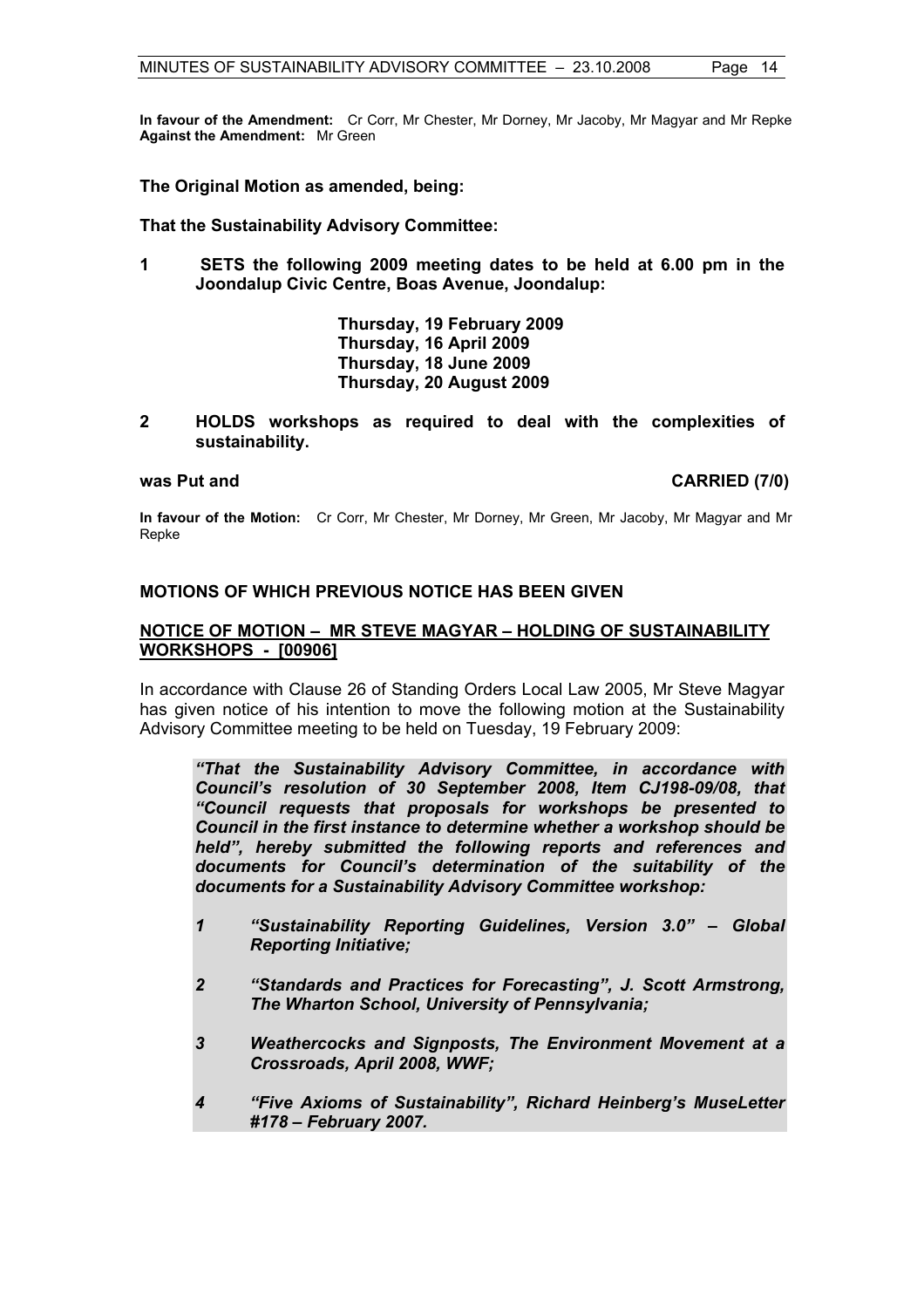The Presiding Person requested Mr Magyar to advise Committee members prior to the February 2009 meeting what his expectations are arising from such a workshop.

#### **REQUESTS FOR REPORTS FOR FUTURE CONSIDERATION**

Nil.

#### **PROCEDURAL MOTION - THAT THE MEETING BE ADJOURNED**

**MOVED Mr Green, SECONDED Mr Magyar that the Sustainability Advisory Committee meeting do now adjourn, for the purpose of holding a workshop, the time being 1912 hrs.** 

#### The Procedural Motion was Put and **CARRIED** (7/0)

**In favour of the Procedural Motion:** Cr Corr, Mr Chester, Mr Dorney, Mr Green, Mr Jacoby, Mr Magyar and Mr Repke

# **ITEM 5 SUSTAINABILITY ADVISORY COMMITTEE – WORKSHOP – 23 OCTOBER 2008 – [00906]**

**WARD:** All

| <b>RESPONSIBLE</b> | Mr Ian Cowie            |
|--------------------|-------------------------|
| <b>DIRECTOR:</b>   | Governance and Strategy |

#### **PURPOSE**

To advise the Sustainability Advisory Committee on the appropriate process for holding a workshop.

#### **BACKGROUND**

It was resolved at a meeting of the Sustainability Advisory Committee (SAC) held on 21 August 2008 that the SAC hold a Workshop at its next meeting on 23 October 2008 to consider a number of key sustainability related documents for the purpose of examining relevance of those reports to the City of Joondalup.

Documents requested for the workshop include:

- 1 the Sustainable Cities August 2005 Report and the Sustainability Charter from the Commonwealth of Australia's House of Representatives Standing Committee on Environment and Heritage;
- 2 the Endangered State of Australian Cities: Climate Threat and Urban Response Report (Source: Urban Research Program, Griffith University);
- 3 the Unsettling Suburbia: The New Landscape of Oil and Mortgage Vulnerability in Australian Cities Report (Source: Urban Research Program Research Paper No. 17 Griffith University);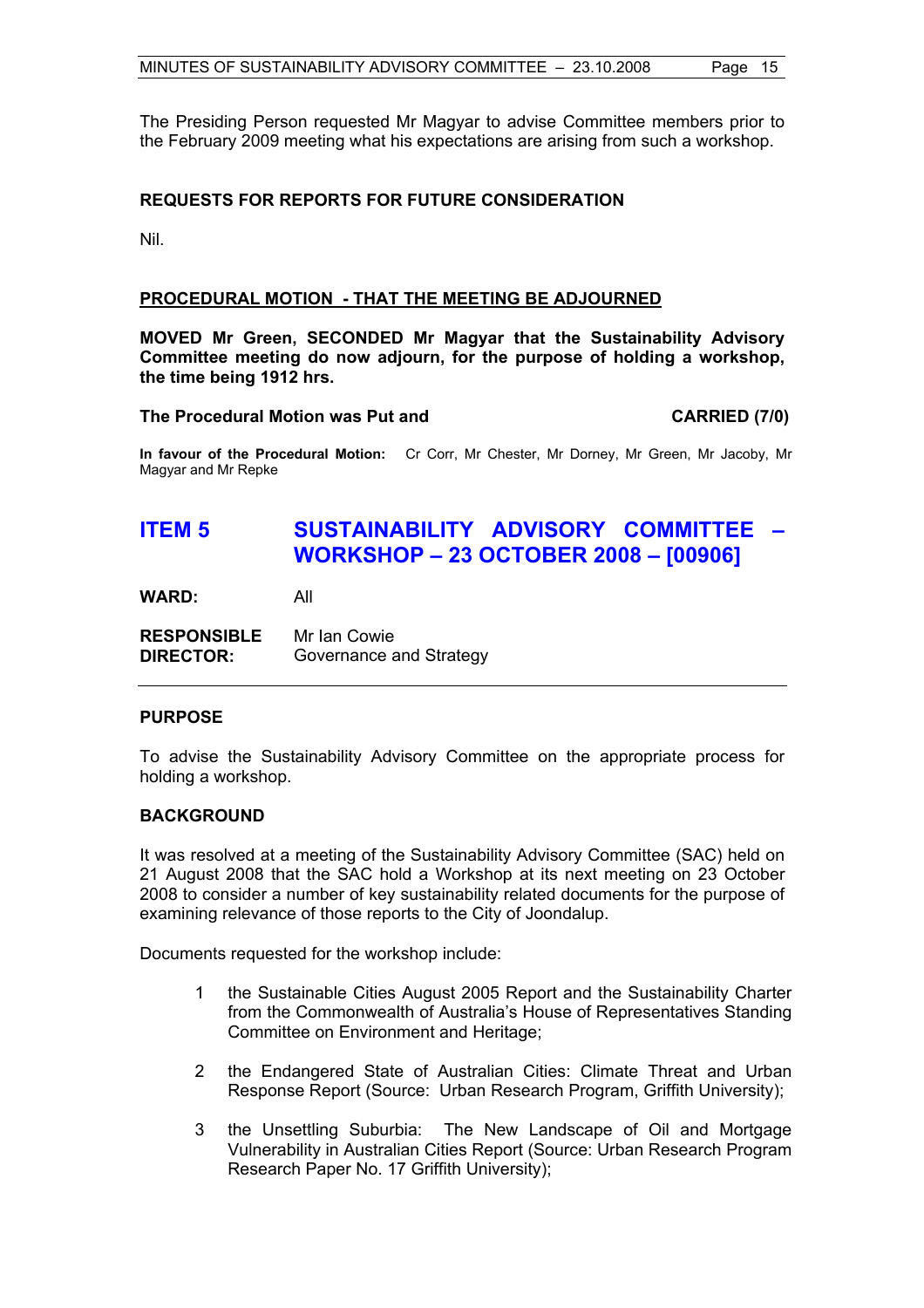4 the Peak Oil Action Plan and Peak Oil Policy – Maribyrnong City Council, Melbourne Victoria

It should be noted that copies of Items 2 and 3 were provided to Committee members with the Minutes of the SAC meeting held on 21 August 2008. Items 1 and 4 can be viewed or downloaded via the following weblinks as provided previously:

http://www.aph.gov.au/house/committee/environ/cities/report.htm http://www.aph.gov.au/house/committee/environ/charter/tor.htm http://www.maribyrnong.vic.gov.au/Page/page.asp?Page\_Id=3395&h=1

#### **Conducting of Workshop**

The options available to the Committee are to either close the meeting and conduct the workshop or adjourn the meeting. Should the Committee wish to adjourn the meeting the following information is provided.

Clause 63 of the Standing Orders Local Law 2005 states:

### "*63. The meeting do now adjourn – effect of motion*

*(1) If a motion "that the meeting do now adjourn", is carried then the meeting is to stand adjourned to a time and date specified in the motion, or where no time and date is specified, to such time and date as the presiding person shall declare."* 

#### **RESUMPTION OF MEETING**

**MOVED Mr Dorney, SECONDED Mr Green that the Sustainability Advisory Committee meeting be RESUMED.** 

#### The Motion was Put and **CARRIED** (7/0)

**In favour of the Motion:** Crs Corr, Mr Chester, Mr Dorney, Mr Green, Mr Jacoby, Mr Magyar and Mr Repke

# **ITEM 6 SUSTAINABILITY ADVISORY COMMITTEE - PROPOSED MEETING DATES FOR 2009 - [00906]**

This Item was dealt with earlier in the meeting following Item 4 – Storm water Outfalls and Septic Tanks within the City of Joondalup.